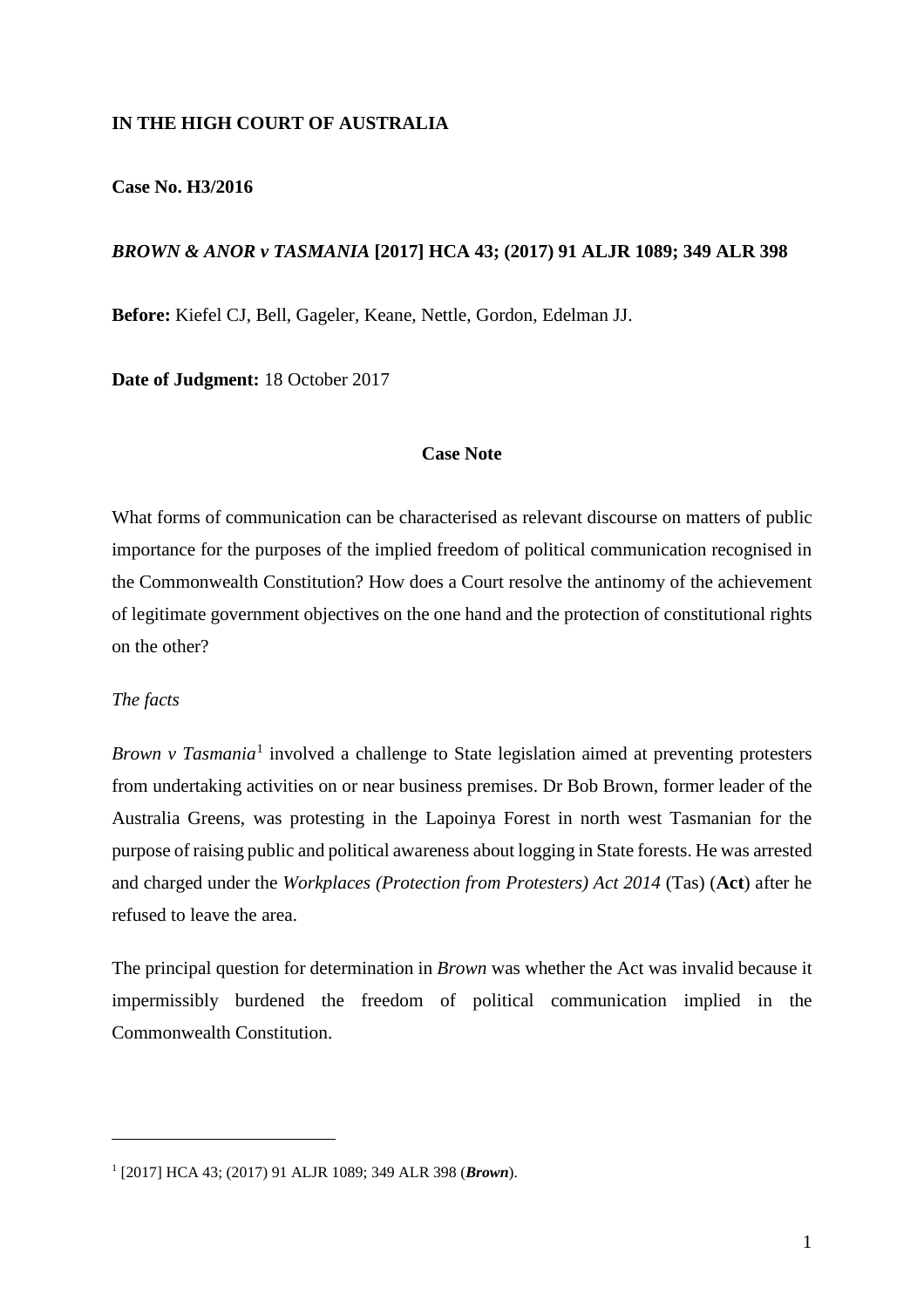The legislation was ostensibly enacted to ensure that "protesters" did not cause damage or obstruct relevant business activities whilst carrying out "protest activities". A "protest activity" was defined as an activity that takes place on "business premises" or access areas in support of an opinion in respect of, relevantly, a political or environmental issue.<sup>[2](#page-1-0)</sup>

On the day of his arrest, Dr Brown stood on a cleared road in the forest and called upon the relevant Minister to protect the trees. The police directed him to leave the area. He failed to move on and was arrested.

Dr Brown challenged the validity of the Act on the basis that it burdened the implied freedom of political communication. The implied freedom is recognised as being indispensable to the exercise of political sovereignty by the people of Australia because *inter alia* sections 7, 24 and 128 of the Constitution create a system of representative and responsible government where the people are given a free and informed choice as electors. $3$ 

# *The test for validity of laws that burdens the implied freedom of political communication*

The implied freedom protects the free expression of political opinion, including peaceful protest. [4](#page-1-2) However, it is not an absolute freedom and may be subject to legislative restrictions serving a legitimate purpose compatible with the system of representative government.

In Australia, the only basis for invalidation of a law at the threshold is where it serves no legitimate purpose.<sup>[5](#page-1-3)</sup> Tasmania submitted that the Act's legitimate purpose was to prevent people from damaging property connected with a business.<sup>[6](#page-1-4)</sup> Whilst this was a discernible

<span id="page-1-0"></span><sup>&</sup>lt;sup>2</sup> The definition of "business premises" applied to places where protests might affect activities which involved economic interests, including those of a government entity (in this case, Forestry Tasmania), and included "forestry land".

<span id="page-1-1"></span><sup>3</sup> *Lange v ABC* (1997) 189 CLR 520 at 557-562.

<span id="page-1-2"></span><sup>4</sup> *Levy v Victoria* (1997) 189 CLR 579. Whilst there is no separately recognised, free standing "freedom of association", it exists as an corollary of the freedom of political communication: *Tajjour v NSW* (2014) 254 CLR 508 at [95],[143],[244]; *Wainohu v New South Wales* (2011) 243 CLR 181 at [112].

<span id="page-1-3"></span><sup>5</sup> *Lange v Australian Broadcasting Corporation* (1997) 189 CLR 520 at 567-568.

<span id="page-1-4"></span><sup>6</sup> *Brown v Tasmania* [2017] HCA 43 at [105] (Kiefel CJ, Bell & Keane JJ).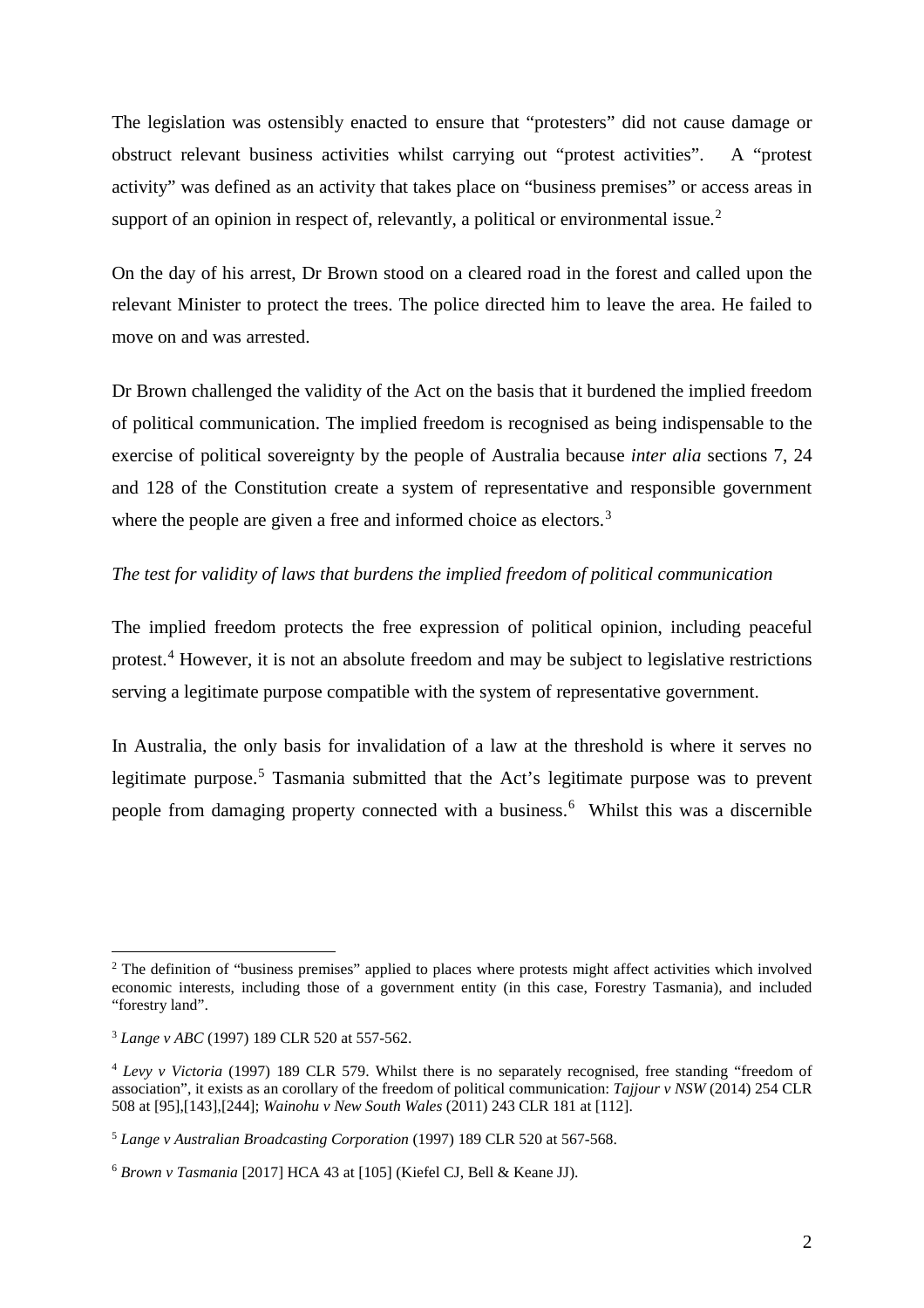object of the legislation, an effect of the Act was also to stultify the effectiveness of protests and thus to burden the freedom of political communication.<sup>[7](#page-2-0)</sup>

When faced with a law that burdens political communication in this way, the Court must test whether the burden can be justified in terms of pursuing a legitimate end by means compatible with the system of representative and responsible government.<sup>[8](#page-2-1)</sup> The test has undergone modification from the time when it existed as a two-limb inquiry in *Lange v Australian Broadcasting Corporation.* [9](#page-2-2) The relevant inquiry in *Lange* was expressed as follows:

- (i) First, does the law effectively burden freedom of communication about government or political matters either in its terms, operation or effect?
- (ii) Second, if the law effectively burdens that freedom, is the law reasonably appropriate and adapted to serve a legitimate end the fulfilment of which is compatible with the maintenance of the constitutionally prescribed system of representative and responsible government.[10](#page-2-3)

In *McCloy v New South Wales*, a majority of the Court addressed the formulation of the "reasonably appropriate and adapted" test in the second limb of the *Lange* formulation and introduced a "structured proportionality" analysis involving three stages: suitability (or rational connection), necessity, and adequacy of balance.<sup>[11](#page-2-4)</sup> The majority in  $McCloy$  justified the introduction of proportionality testing on the basis that it was not enough for validity that the legislative provisions are compatible with the system of representative government, because if the freedom is impaired then the constitutional system of government will likely suffer. Thus, the validity of the provisions must also be justified. Proportionality testing was therefore a

<span id="page-2-0"></span> <sup>7</sup> *Brown v Tasmania* [2017] HCA 43 at [118] (Kiefel CJ, Bell & Keane JJ); Tasmania conceded the Act imposed only a "slight burden" on political communication (at [105]).

<span id="page-2-1"></span><sup>8</sup> *Tajjour v New South Wales* (2014) 254 CLR 508 at [151] (Gageler J).

<span id="page-2-2"></span><sup>9</sup> (1997) 189 CLR 520; the test was subsequently modified in *Coleman v Power* (2004) 220 CLR 1; then *McCloy v NSW* (2015) 257 CLR 178, and again in *Brown.*

<span id="page-2-3"></span><sup>&</sup>lt;sup>10</sup> In *Coleman v Power* (2004) 220 CLR 1, the second limb of the *Lange* test was modified so that the phrase "in a manner" replaced the phrase "the fulfilment of" in that limb: (eg) at [92] (McHugh J).

<span id="page-2-4"></span><sup>11</sup> *McCloy v NSW* (2015) 257 CLR 178 at [79] (French CJ, Kiefel, Bell & Keane JJ); The Court in *Lange*, however, had said that "there is little difference between the test of "reasonably appropriate and adapted" and the test of proportionality": at p.572, footnote 70; see also *Richardson v Forestry Commission* (1988) 164 CLR 261 at 310 (Gaudron J). The language of "appropriate and adapted" as a constitutional test had its origins in the decision of Marshall CJ in *McCulloch v Maryland* 17 US 316 at 421 (1819).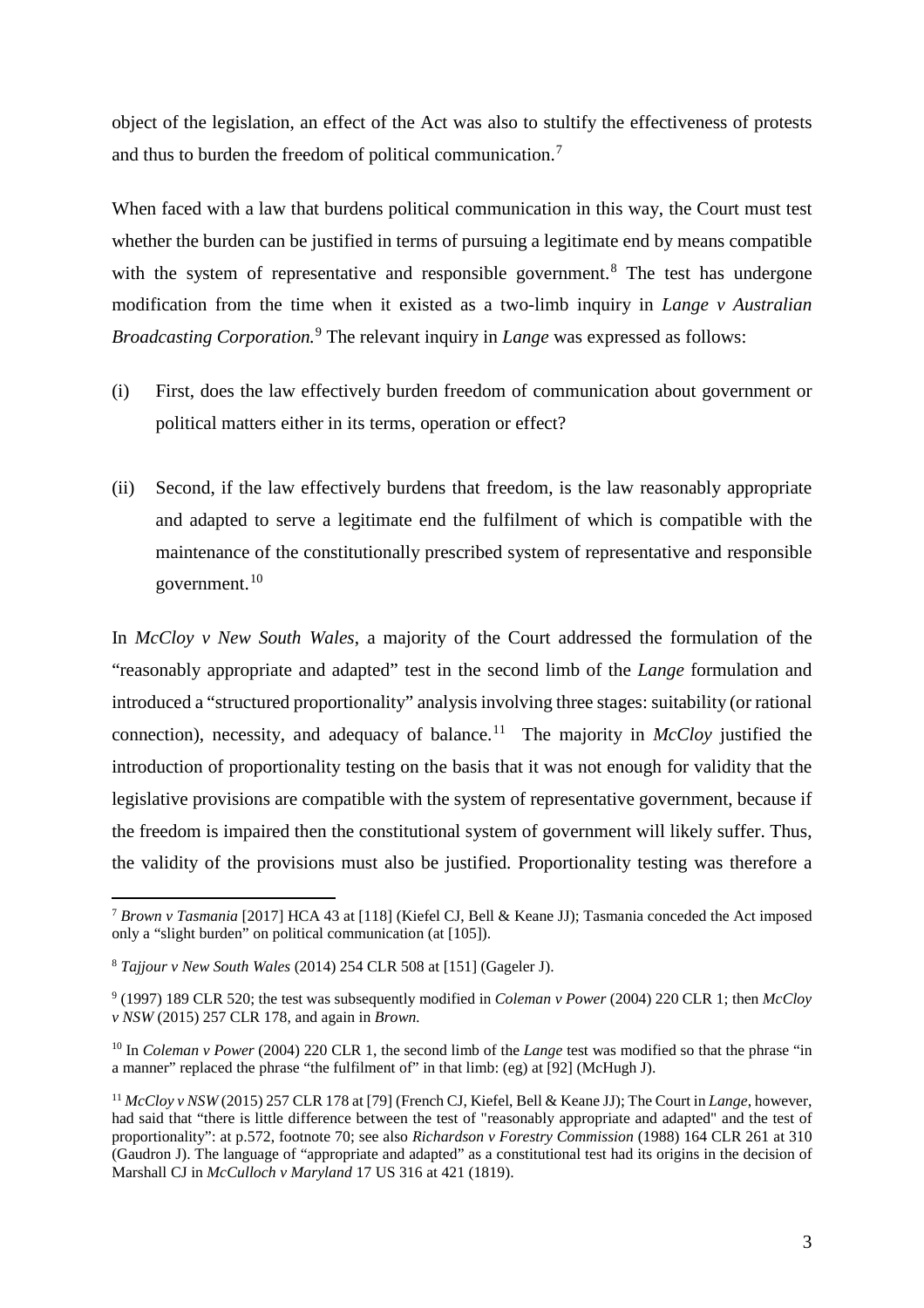useful "tool of analysis for ascertaining the rationality and reasonableness of the legislative restriction". [12](#page-3-0)

*Brown*, in turn, is notable principally because of the manner in which the Court grappled with the issue of how to subject the Act to proportionality testing.

## *Proportionality testing*

From its origins in Europe, proportionality analysis has diffused throughout global legal systems to become a constitutional standard for rights adjudication.<sup>[13](#page-3-1)</sup> Proportionality analysis in this sense is a doctrinal construct that reconciles principles which conflict or are in tension with other interests. Principles are norms that require realisation "to the greatest extent possible given the legal and factual possibilities".<sup>[14](#page-3-2)</sup> The determination of the appropriate degree of satisfaction of one principle relative to the requirements of another is brought about by a process of balancing and optimisation.[15](#page-3-3)

The notable exception to the global diffusion of proportionality analysis is the USA. The United States Supreme Court employs a system of tiered scrutiny whereby different levels of review are applied depending on the category of right or interest in question.<sup>[16](#page-3-4)</sup> This categorical, rules-based approach to rights protection eschews the concept of balancing once the nature and scope of the right has been defined. Some rights are identified as fundamental, for example the protection of content-based political speech. Government measures which infringe such fundamental rights are subjected to "strict scrutiny" analysis. Government measures subjected to strict scrutiny analysis will be constitutional only "if they are narrowly tailored to further

<span id="page-3-0"></span><sup>&</sup>lt;sup>12</sup> *McCloy v NSW* (2015) 257 CLR 178 at [68] (French CJ, Kiefel, Bell & Keane JJ).

<span id="page-3-1"></span><sup>&</sup>lt;sup>13</sup> Specifically, the German Federal Constitutional Court: Eg., BVerfG Dec. 15, 1965, BVerfGE 19, 342 (348-49); Benedikt Pirker, *Proportionality Analysis and Models of Judicial Review* (Groningen: Europa Law Publishing, 2013) at 91; see also A. Stone Sweet & J. Mathews, 'Proportionality Balancing and Global Constitutionalism' (2008) 47 *Columbia Journal of Transnational Law* 73 for an account of the diffusion of proportionality analysis.

<span id="page-3-2"></span><sup>&</sup>lt;sup>14</sup> Hence principles are optimisation requirements. By contrast, "rules" as norms are definitive commands (such as requirement to obey a speed limit).

<span id="page-3-3"></span><sup>15</sup> Robert Alexy, *A Theory of Constitutional Rights* (J. Rivers trans., Oxford University Press 2002) (1986) at p.50.

<span id="page-3-4"></span><sup>16</sup> The idea of a hierarchy of rights scrutiny springs from the decision in *US v Carolene Products Company* 304 US 144 at p.152, footnote 4 (1938) where it was suggested that the strong presumption of constitutionality that applied to legislation was not warranted when the legislation appeared on its face to violate a provision of the Bill of Rights, or restricted ordinary political processes, or was directed at discrete and insular minorities.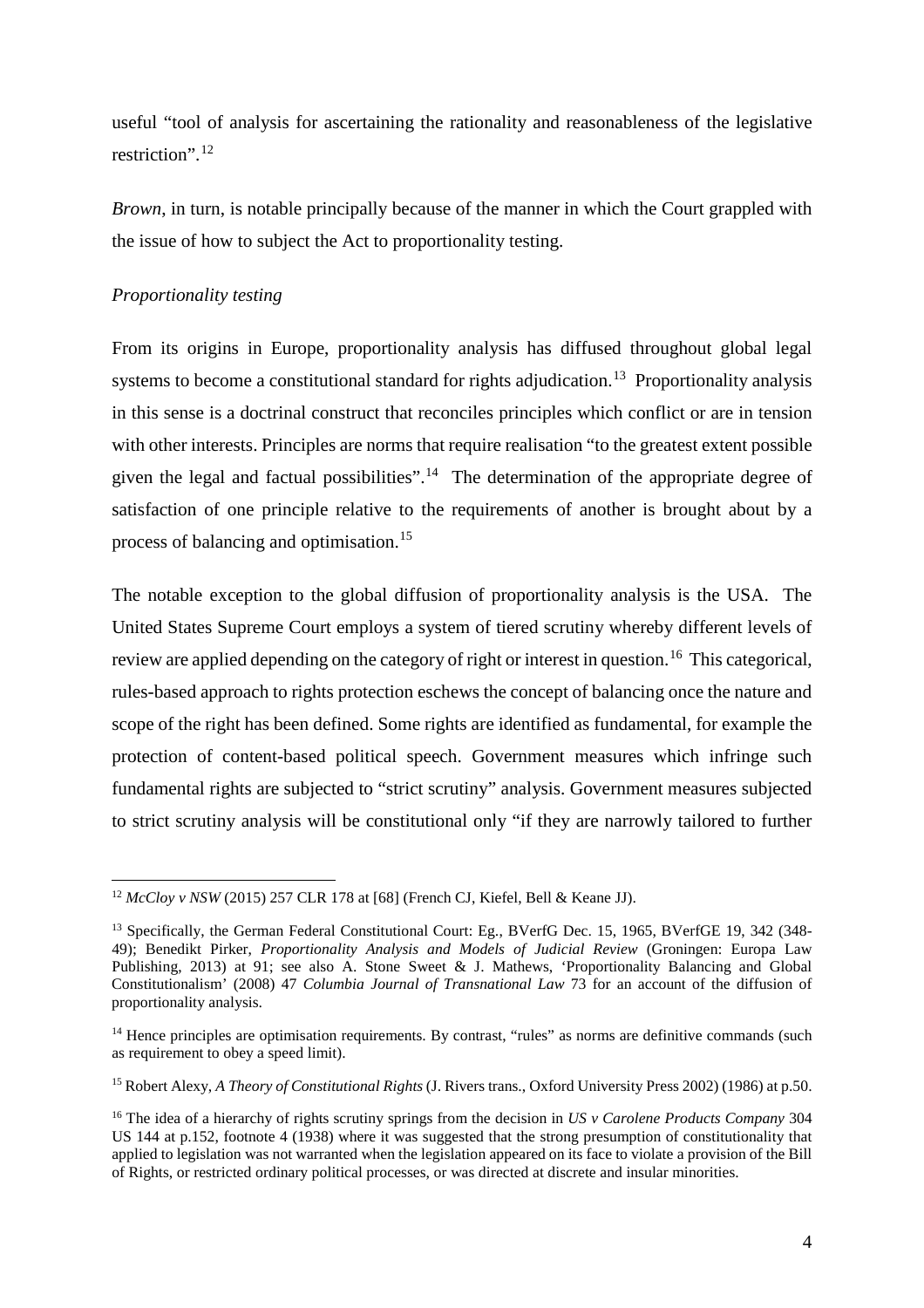compelling governmental interests".[17](#page-4-0) Less strict standards of review apply as if the underlying rights involved were arrayed on a sliding scale of importance.

As will be seen, four members of the Court in *Brown* applied a form of structured proportionality analysis analogous to the trans-substantive European-based framework.[18](#page-4-1) Two members of the Court, however, applied a calibrated test which involved some of the features of the US-based categorical approach.

# *The approaches to structured proportionality testing in Brown*

In *Brown*, the State of Tasmania submitted that *McCloy* should be re-opened and overruled to the extent that it required three stage proportionality testing.[19](#page-4-2) A majority of the Court rejected that submission. However, the approach to structured proportionality taken in *McCloy* was further refined.

The plurality (Kiefel CJ, Bell & Keane JJ) and Nettle J applied the analytical framework adopted in *McCloy*, with some variation. Whilst it was accepted that the 'purpose' of the law must be compatible with the constitutionally prescribed system government, the testing of compatibility of the 'means' was deferred to a later stage of the test. The analysis of the measures the law adopts to achieve its purpose now feeds into question of whether the law is relevantly appropriate and adapted.[20](#page-4-3) 

Gageler J rejected proportionality testing. His Honour was of the view that the second stage of proportionality testing (necessity) could be too prescriptive, and the third stage (adequacy of balance) was, by contrast, too open-ended and provided no guidance as to how "the incommensurables to be balanced are to be weighted or as to how the adequacy of their balance is to be gauged".<sup>[21](#page-4-4)</sup> Rather than an "all-encompassing algorithm", Gageler J advocated an analytical framework more redolent of the US approach, whereby the measure of the

<span id="page-4-0"></span> <sup>17</sup> *Grutter v Bollinger* 539 US 306 at 326 (2003).

<span id="page-4-1"></span><sup>18</sup> *Brown v Tasmania* [2017] HCA 43 at [278] (Nettle J).

<span id="page-4-2"></span><sup>19</sup> *Brown v Tasmania* [2017] HCA 43 at [124] (Kiefel CJ, Bell & Keane JJ).

<span id="page-4-3"></span><sup>20</sup> *Brown v Tasmania* [2017] HCA 43 at [104], (Kiefel CJ, Bell & Keane JJ), [277] (Nettle J); *cf McCloy v NSW*  (2015) 257 CLR 178 at [67] (French CJ, Kiefel, Bell and Keane JJ).

<span id="page-4-4"></span><sup>21</sup> *Brown v Tasmania* [2017] HCA 43 at [160] (Gageler J).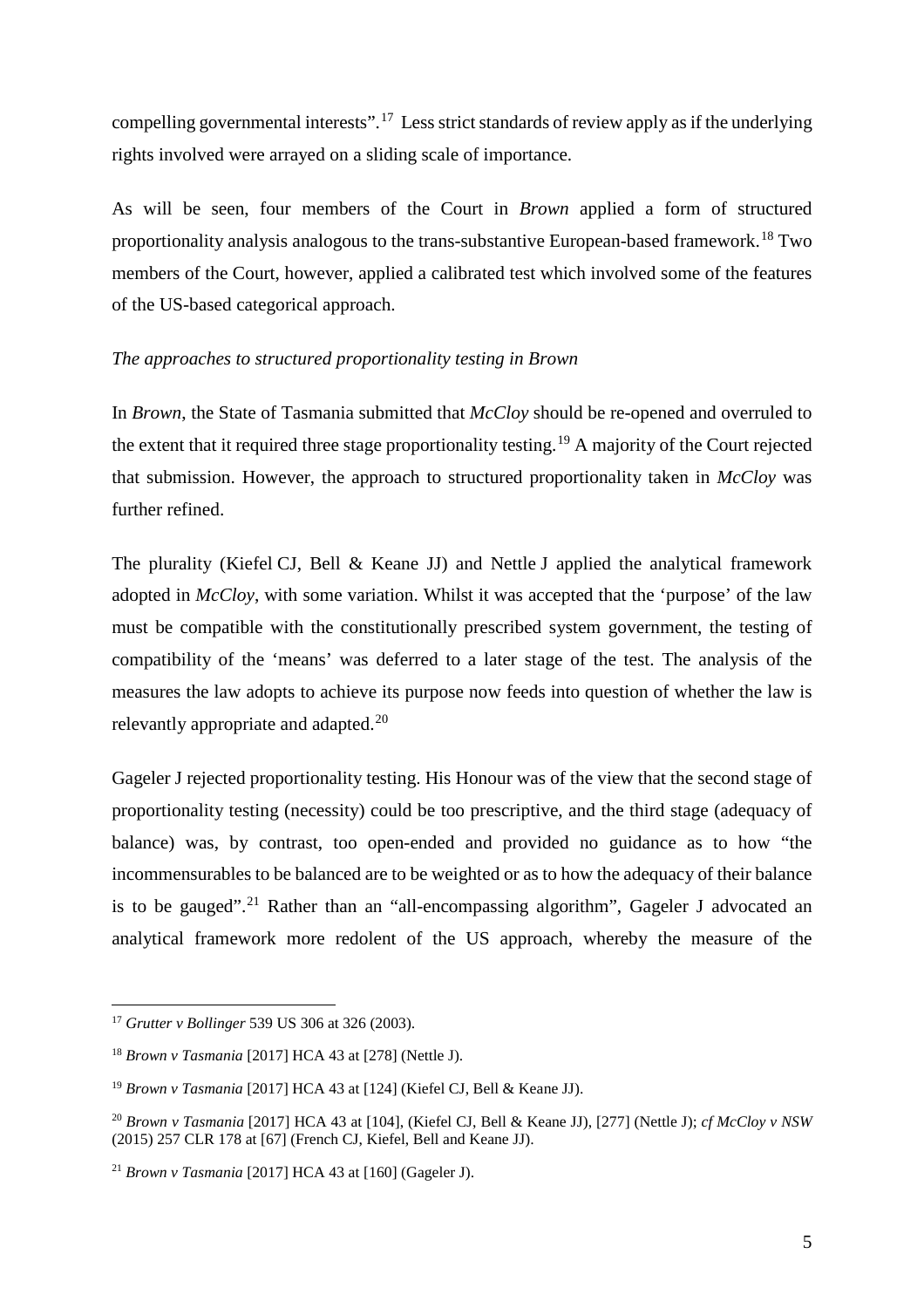justification would need to be calibrated to the nature and intensity of the burden. [22](#page-5-0) That is, the level of scrutiny may vary in intensity depending on whether it (eg) discriminates facially against persons engaged in political communication, as opposed to a blanket prohibition.<sup>[23](#page-5-1)</sup>

As the Act discriminated between protesters and other persons, Gageler J was of the view that to be justified as reasonably appropriate and adapted to advance a legitimate purpose, the purpose of the Act needed to be "compelling" and its provisions had to be "closely tailored to the achievement of that purpose".<sup>[24](#page-5-2)</sup>

Gordon J was also critical of proportionality testing. Her Honour noted that Sir Anthony Mason had described structured proportionality and the balancing that it entails as "a rather cumbersome edifice which at the end of the day, at the last step, delivers nothing more than a value judgment".<sup>[25](#page-5-3)</sup>

Notwithstanding the criticisms, all judges (except Edelman J who did not deal with proportionality) rejected the application to re-open *McCloy* on the basis that proportionality analysis is not a test of validity, but rather exists as a tool of analysis that is not necessarily applicable in every case.[26](#page-5-4)

# *The test for validity after Brown*

*Brown* modifies the *Lange-Coleman-McCloy* test as follows:

(i) First, does the law effectively burden freedom of communication about government or political matters either in its terms, operation or effect?

<span id="page-5-0"></span> <sup>22</sup> *Brown v Tasmania* [2017] HCA 43 at [164] (Gageler J).

<span id="page-5-1"></span><sup>23</sup> *Brown v Tasmania* [2017] HCA 43 at [205] (Gageler J).

<span id="page-5-2"></span> $^{24}$  In the sense that the burden the provisions impose on political communication in pursuit of the purpose can be seen to be no greater than is reasonably necessary to achieve it*: Brown v Tasmania* [2017] HCA 43 at [205] (Gageler J); *Australian Capital Television Pty Ltd v The Commonwealth* (1992) 177 CLR 106 at 143 (Mason CJ).

<span id="page-5-3"></span><sup>25</sup> *Brown v Tasmania* [2017] HCA 43 at [430] (Gordon J) citing Sir Anthony Mason, "The use of proportionality in Australian constitutional law" (2016) 27 *Public Law Review* 109 at 121.

<span id="page-5-4"></span><sup>26</sup> *Brown v Tasmania* [2017] HCA 43 [125]-[131] (Kiefel CJ, Bell & Keane JJ), [159] (Gageler J), [290] (Nettle J), [473] (Gordon J).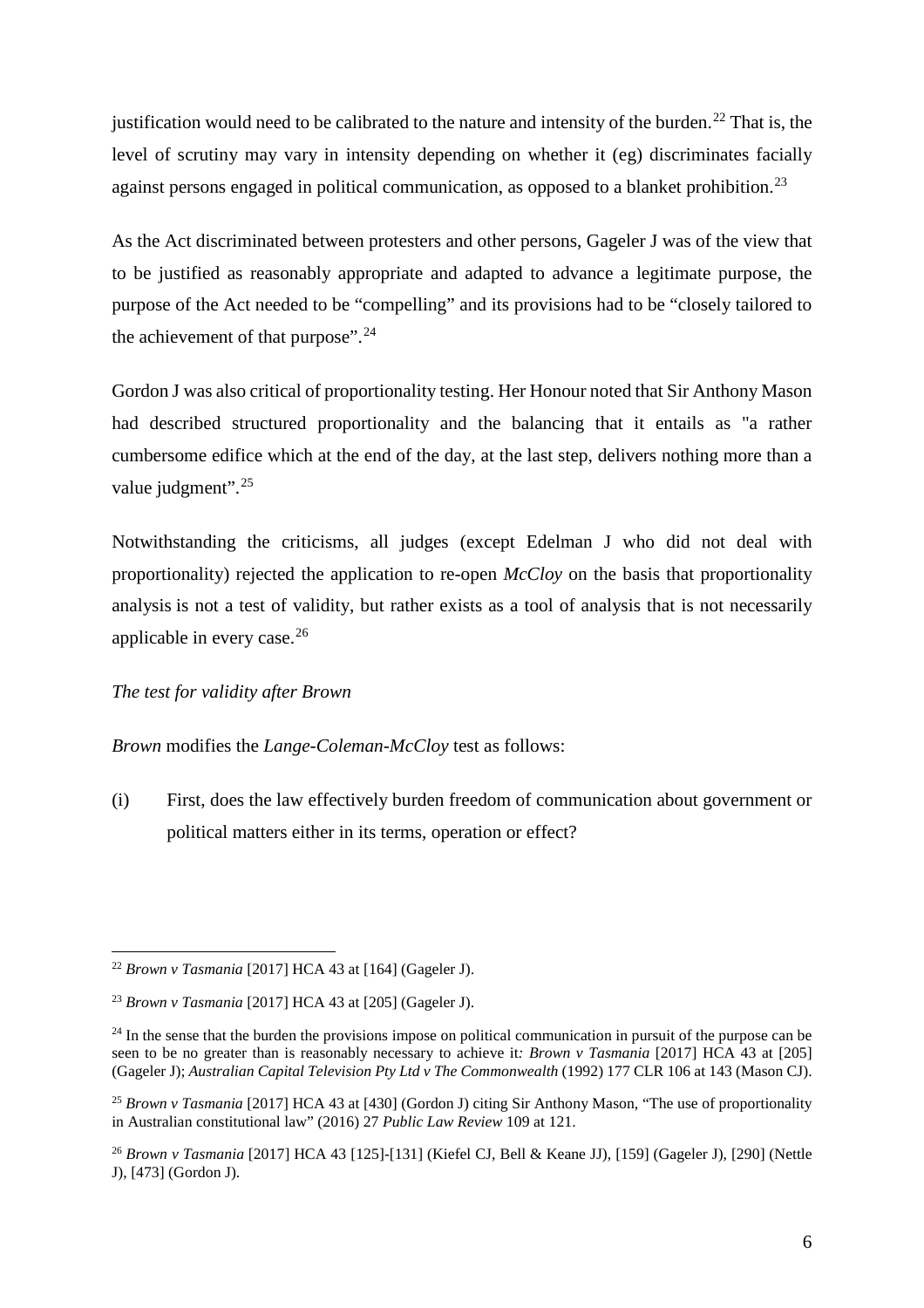- (ii) Second, is the purpose of the law is legitimate (in the sense that it is compatible with the maintenance of the constitutionally prescribed system of representative and responsible government)? This is called "compatibility testing".<sup>[27](#page-6-0)</sup>
- (iii) Third, is the law reasonably appropriate and adapted to advance that legitimate purpose (in a manner that is compatible with the constitutionally prescribed system of representative and responsible government)? This is called "proportionality testing".

The third question involves determining whether the restriction which the legislation imposes on the freedom is justified.<sup>[28](#page-6-1)</sup> The question *may* be answered using a three-stage, structured proportionality test.<sup>[29](#page-6-2)</sup> The structured proportionality test involve an analysis of whether the law is:

- (a) Suitable as having a rational connection to the purpose of the provision;
- (b) Necessary in the sense that there is no obvious and compelling alternative means of achieving the same purpose which has a less restrictive effect on the freedom; and
- (c) Adequate in its balance whether the extent of the restriction imposed by the law is outweighed by the importance of the purpose it serves. This criterion may ultimately require a value judgment.

If the law does not meet these criteria of proportionality testing, then the answer to question 3 will be 'no' and the law will exceed the implied limitation on legislative power.[30](#page-6-3)

<span id="page-6-0"></span><sup>&</sup>lt;sup>27</sup> In *Coleman v Power* (2004) 220 CLR 1, the second limb of the *Lange* test was modified so that the phrase "in a manner" replaced the phrase "the fulfilment of" in that limb: (eg) at [92] (McHugh J).

<span id="page-6-1"></span><sup>28</sup> *Brown v Tasmania* [2017] HCA 43 at [123] (Kiefel CJ, Bell & Keane JJ).

<span id="page-6-2"></span><sup>29</sup> Discussed in *Murphy v Electoral Commissioner* (2016) 90 ALJR 1027 at [37] (French CJ & Bell J).

<span id="page-6-3"></span><sup>&</sup>lt;sup>30</sup> The second and third levels of proportionality testing necessarily involve qualitative or normative analysis. To apply these levels presupposes the identification of particular interests deemed worthy of protection from undue government regulation: Kirk, Jeremy, "Constitutional Guarantees, Characterisation and the Concept of Proportionality" (1997) 21(1) *Melbourne University Law Review* 1 at 27.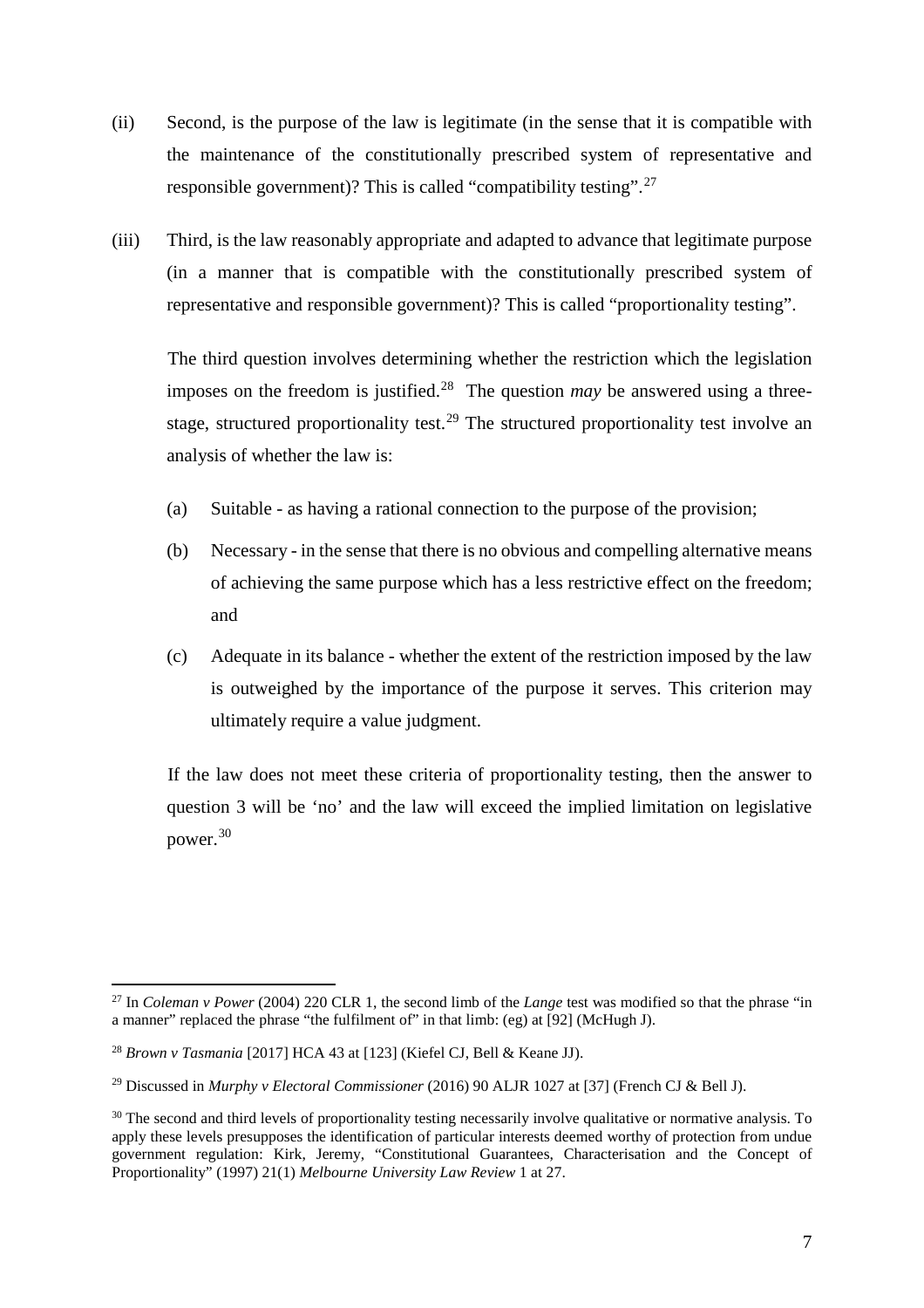#### *The decision in Brown*

As to question one of the test, six justices found that the law was a burden on political communication.[31](#page-7-0) The police officers who arrested and removed Dr Brown were unable to correctly determine whether he was on business premises or in a relevant access area. As a result of this error, Dr Brown's opinions about logging were silenced.<sup>[32](#page-7-1)</sup>

As to question two of the test, the majority found that Act was legitimate in the sense of being compatible with the maintenance of the constitutionally prescribed system of representative and responsible government.<sup>[33](#page-7-2)</sup>

Although the purpose of the Act was found to have met the requirements of the compatibility test, the majority considered that the measures it adopted to achieve that purpose placed a burden on the freedom that required further justification. This directed the analysis to the third question: whether the Act was reasonably appropriate and adapted (that is, the proportionality stage of the calculus).

As to question three of the test, the majority found that the law was not reasonably appropriate and adapted to advance its legitimate purpose.<sup>[34](#page-7-3)</sup> A notable feature of the Act was that it applied only to protesters. Others who remained on land where forest operations were taking place were not subject to the Act or its consequences.

A law which imposes a discriminatory burden typically requires a strong justification.<sup>[35](#page-7-4)</sup> However, this does not mean the law will always be found to be unconstitutional. In *McCloy v NSW*, for example, the impugned legislation imposed caps on political donations made by certain groups such as property developers. That legislation, although discriminatory, was not considered to impose a substantial burden on the freedom of communication because its effects

<span id="page-7-0"></span> <sup>31</sup> *Brown v Tasmania* [2017] HCA 43 at [95] (Kiefel CJ, Bell & Keane JJ), [199] (Gageler J), [270] (Nettle J), [396] (Gordon J).

<span id="page-7-1"></span><sup>32</sup> *Brown v Tasmania* [2017] HCA 43 at [91] (Kiefel CJ, Bell & Keane JJ); The Court eschewed resort to the "chilling effect" doctrine in US First Amendment jurisprudence: *Brown v Tasmania* [2017] HCA 43 at [151] (Kiefel CJ, Bell & Keane JJ), [262] (Nettle J), [457] (Gordon J).

<span id="page-7-2"></span><sup>33</sup> *Brown v Tasmania* [2017] HCA 43 at [102] (Kiefel CJ, Bell J and Keane J), [213] (Gageler J), [275] (Nettle J).

<span id="page-7-3"></span><sup>34</sup> *Brown v Tasmania* [2017] HCA 43 at [152] (Kiefel CJ, Bell J and Keane J), [233] (Gageler J), [295] (Nettle J), [442] (Gordon J).

<span id="page-7-4"></span><sup>35</sup> *McCloy v NSW* (2015) 257 CLR 178 at [222] (Gageler J); *cf* [119]-[122] (Kiefel CJ, Bell J and Keane J).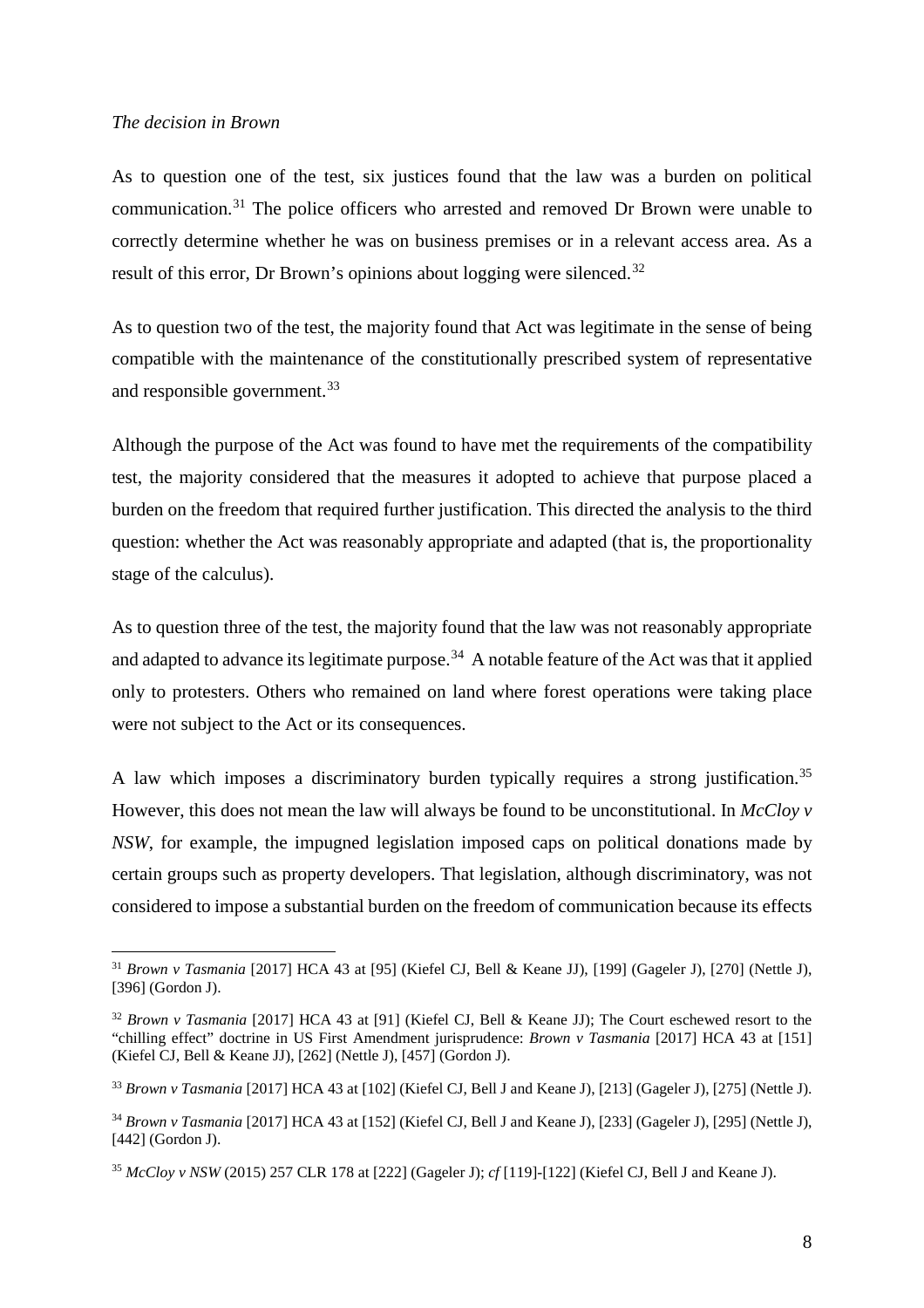were indirect, whereas its direct effects served to enhance political speech by removing the risk of corruption and undue influence in State politics.

The fact that protesters were singled out under the Act was explained by the history of protests in Tasmania. The powers of arrest and the offences created were therefore directed at preventing harm to forest operations. However, some of the provisions of the Act had the effect of deterring protesters from being in certain areas on pain of arrest or penalty even though they did not present any threat of damage or disruption.

Keifel CJ, Bell & Keane JJ described measures adopted in the Act to deter protesters as effecting a "significant burden" on the freedom of political communication which went "far beyond those reasonably necessary for its purpose".<sup>[36](#page-8-0)</sup> More generally, the Act was "likely to deter protest of all kinds and that is too high a cost to the freedom given the limited purpose of the Protesters Act".[37](#page-8-1)

In the application of proportionality testing, the plurality found that the Act was not necessary (being the second stage of the proportionality test). This was because less restrictive cognate State forestry legislation existed<sup>38</sup>, and there was no indication why that legislation had been ineffective to prevent damage or disruption to forest operations. [39](#page-8-3) Thus there existed less restive means to achieve the same purpose.

Gageler J was of the view that the burden was "greater than is reasonably necessary to protect Forestry Tasmania" from conduct that seriously interfered with the carrying out of forest operations.[40](#page-8-4) His Honour noted that the trigger for removal of a protester under the Act was the police officer's belief which, although reasonable, might be wrong. The removal would, however, still be lawful.<sup>[41](#page-8-5)</sup> In those circumstances, his Honour was of the view that the exercise of discretion and the criminal consequences which flowed from that exercise went well beyond

<span id="page-8-0"></span> <sup>36</sup> *Brown v Tasmania* [2017] HCA 43 at [118], [146] (Kiefel CJ, Bell J and Keane J).

<span id="page-8-1"></span><sup>37</sup> *Brown v Tasmania* [2017] HCA 43 at [145] (Kiefel CJ, Bell J and Keane J).

<span id="page-8-2"></span><sup>38</sup> *The Forest Management Act 2013* (Tas).

<span id="page-8-3"></span><sup>39</sup> *Brown v Tasmania* [2017] HCA 43 at [142] (Kiefel CJ, Bell J and Keane J).

<span id="page-8-4"></span><sup>40</sup> *Brown v Tasmania* [2017] HCA 43 at [232] (Gageler J).

<span id="page-8-5"></span><sup>41</sup> *Brown v Tasmania* [2017] HCA 43 at [225] (Gageler J).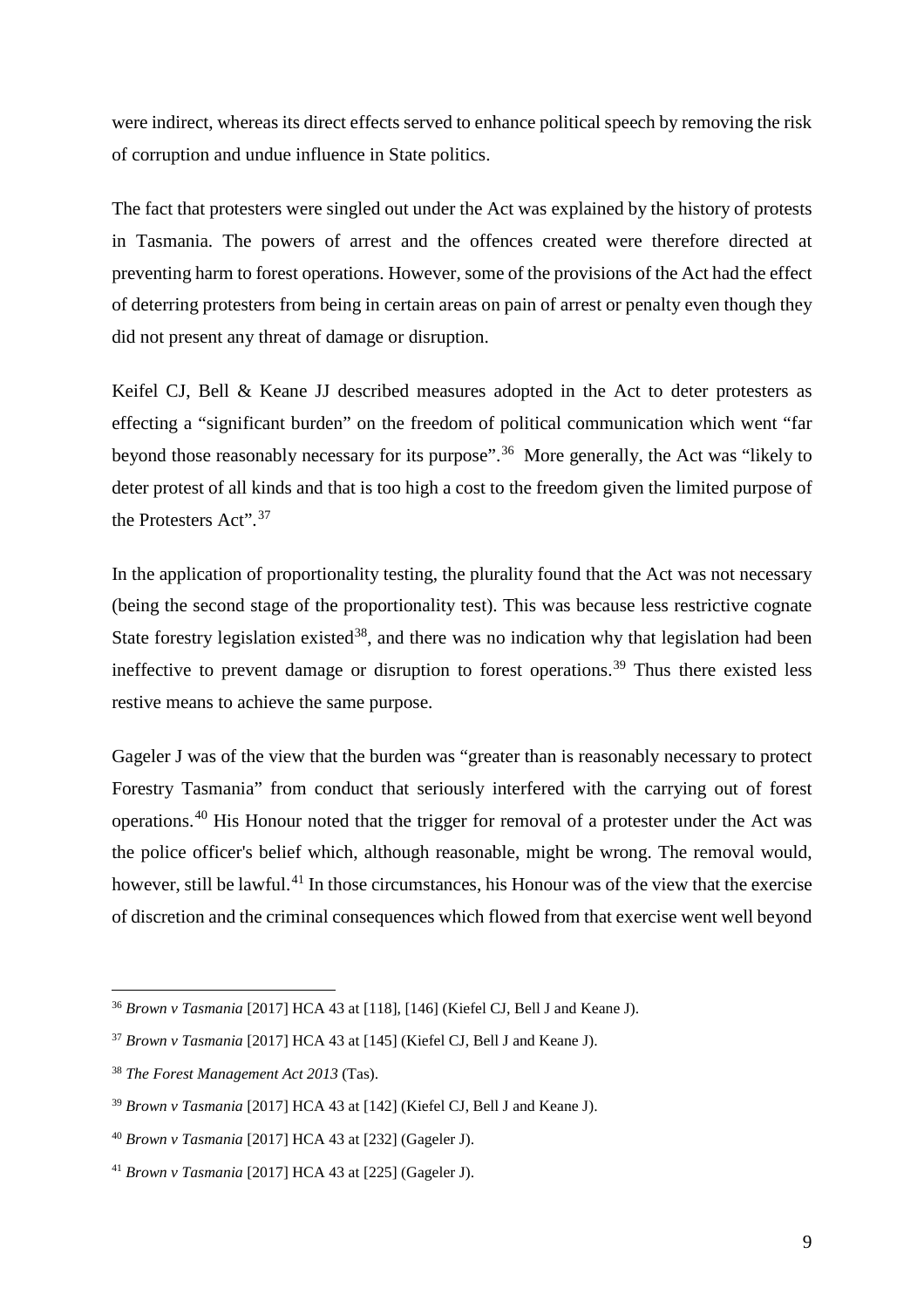protecting the operations of Forestry Tasmania and "could not even be described as using a blunt instrument to achieve that purpose".<sup>[42](#page-9-0)</sup>

Unlike the plurality, Nettle J did not conclude that the Act was unnecessary for the purposes of the second stage of the proportionality test.<sup>[43](#page-9-1)</sup> His Honour went into the final stage of proportionality testing and assessed whether the Act was adequate in its balance.

Nettle J was of the opinion that the burden was "grossly disproportionate" to the achievement of the stated purpose of the legislation<sup>44</sup>. As was the case with Gageler J, Nettle J was of the view that the breadth of the provisions of the Act placed the freedom to lawfully protest on forestry land "at the mercy of police officers' attempts to apply the Protesters Act and thereby risk the free exchange of communication on the undoubtedly political issue of the environment".[45](#page-9-3) On this basis, Nettle J held that the impugned sections of the Act were not appropriate and adapted to the legitimate purpose of ensuring that protesters did not hinder the carrying out of forest operations.[46](#page-9-4)

Gordon J dissented in part. Her Honour found that, save for once section of the Act, the impugned provisions were justified as a reasonable pursuit of a legitimate end, namely to protect the property of businesses from conduct that hindered or obstructed business activity or caused damage on business premises.<sup>[47](#page-9-5)</sup> The section which stood in a different category was that which provided that a person must not enter premises within four days after having been directed by a police officer to leave. Why there was a four-day time limit imposed was not apparent, and the prohibition was imposed irrespective of what the person intended to do by way of conduct in the area. Her Honour therefore found that the section did not prohibit conduct for a legitimate purpose other than the suppression of political communication.<sup>[48](#page-9-6)</sup>

<span id="page-9-0"></span> <sup>42</sup> *Brown v Tasmania* [2017] HCA 43 at [228] (Gageler J).

<span id="page-9-1"></span><sup>43</sup> *Brown v Tasmania* [2017] HCA 43 at [289] (Nettle J).

<span id="page-9-2"></span><sup>44</sup> *Brown v Tasmania* [2017] HCA 43 at [295] (Nettle J).

<span id="page-9-3"></span><sup>45</sup> *Brown v Tasmania* [2017] HCA 43 at [294] (Nettle J).

<span id="page-9-4"></span><sup>46</sup> *Brown v Tasmania* [2017] HCA 43 at [295] (Nettle J).

<span id="page-9-5"></span><sup>47</sup> *Brown v Tasmania* [2017] HCA 43 at [425] (Gordon J).

<span id="page-9-6"></span><sup>48</sup> *Brown v Tasmania* [2017] HCA 43 at [440]-[442] (Gordon J).